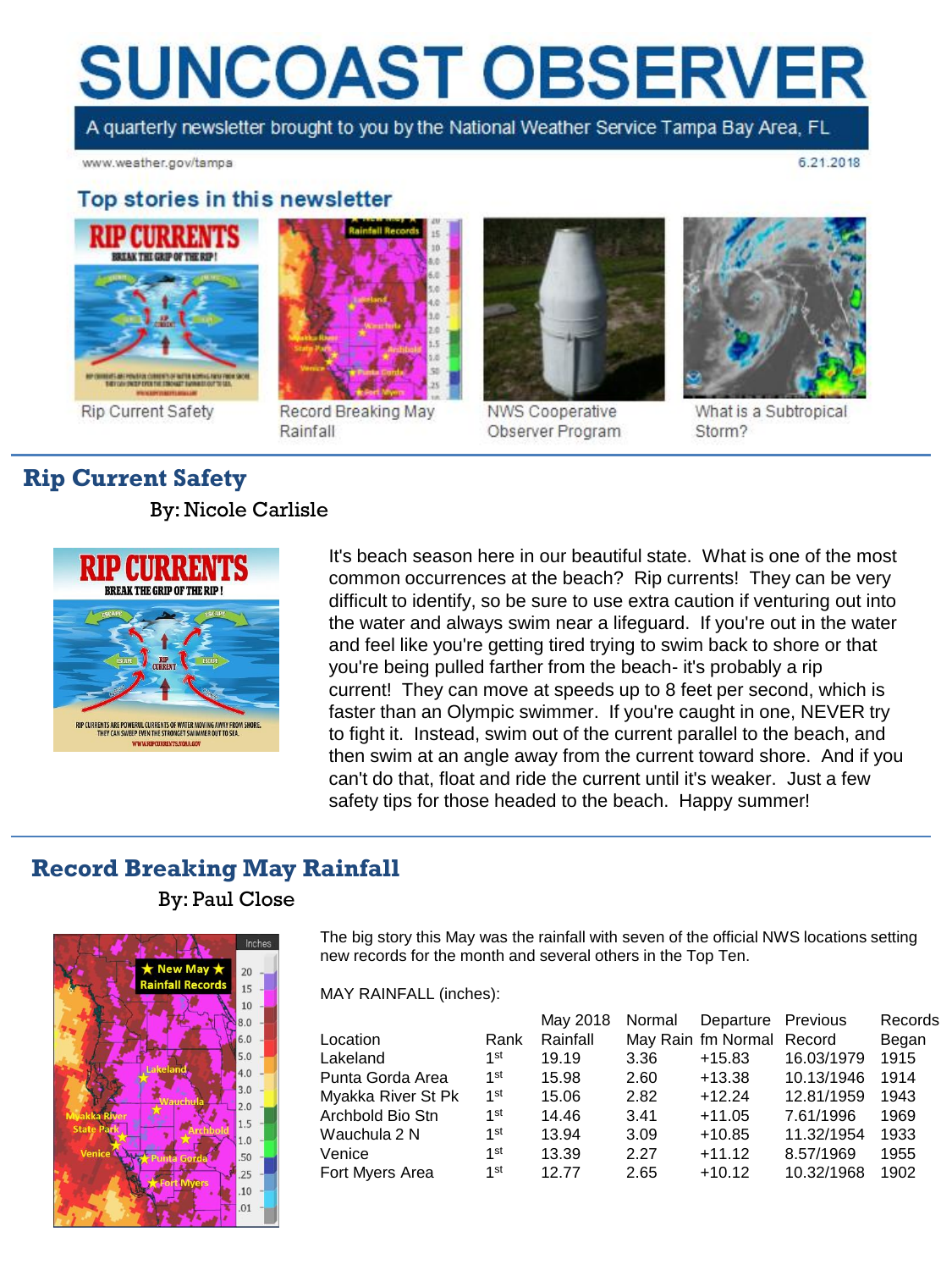#### **Record Breaking May Rainfall Cont.**

By: Paul Close



MAY RAINFALL (inches):

Other official NWS sites that were in the Top Ten Wettest for May are listed below.

|                         |                  | May 2018 | Normal | Departure          | Current    | Records |
|-------------------------|------------------|----------|--------|--------------------|------------|---------|
| Location                | Rank             | Rainfall |        | May Rain fm Normal | Record     | Began   |
| <b>Plant City</b>       | 2nd              | 14.27    | 3.38   | $+10.89$           | 16.44/2009 | 1893    |
| Arcadia                 | 2nd              | 12.63    | 3.57   | $+9.06$            | 15.72/1987 | 1899    |
| St Petersburg Area      | 2 <sub>nd</sub>  | 9.68     | 2.21   | $+7.47$            | 10.64/1959 | 1914    |
| <b>Brooksville Area</b> | 3rd              | 12.25    | 2.95   | $+9.30$            | 16.27/1976 | 1892    |
| Inverness 3 SE          | 3rd              | 10.61    | 2.67   | $+7.94$            | 11.97/1976 | 1948    |
| St Leo                  | 5th              | 10.06    | 2.78   | $+7.28$            | 16.81/1979 | 1895    |
| Tampa Area              | 6th              | 7.73     | 2.10   | $+5.63$            | 17.64/1979 | 1890    |
| Winter Haven Area       | 7th              | 7.58     | 2.90   | $+4.68$            | 12.72/1957 | 1941    |
| Chiefland 5 ESE         | 7th              | 6.72     | 2.29   | $+4.43$            | 13.14/1976 | 1956    |
| <b>Bartow</b>           | 9th              | 9.46     | 2.78   | $+6.68$            | 17.74/1923 | 1892    |
| <b>Tarpon Springs</b>   | 9th              | 6.79     | 2.02   | $+4.77$            | 15.17/1979 | 1892    |
| Sarasota-Bradenton      | 10 <sub>th</sub> | 6.97     | 2.21   | $+4.76$            | 9.52/1996  | 1911    |

#### **NWS Cooperative Observer Program**

#### By: Dustin Norman



The National Weather Service (NWS) needs surface observations for ground truth to verify its forecasts and warnings. There are a few different networks in place in order to obtain this information. The first are Automated Surface Observing Systems (ASOS). These are very expensive and high tech pieces of equipment, typically FAA owned and operated at large airports. Next, to supplement this, we use a much older and higher density network known as the Cooperative Observer Program (COOP). This program, operated by the NWS, is a network of over 10,000 specially trained volunteer or low-paid observers across the U.S. and its territories who measure various weather elements every day. In Florida, we typically receive daily minimum/maximum temperature and 24 hour rainfall. These observers are equipped with NWS owned equipment which is standardized across the country and routinely maintained by trained personnel. The NWS Tampa Bay office has 15 counties in its area of responsibility and has a total of 21 sites sprawled across the region from Levy to Lee and east to Polk counties. They are located at homes, water treatment facilities, state parks, airports, Florida Forestry Service towers, agricultural research centers, and of course our office here in Ruskin, FL.

The equipment located at each site varies with some locations measuring rainfall, temperature, or both. The manually measured 8-inch rain gauge is the preferred method for measuring rain as it is the most accurate. The temperature sensor which is called an MMTS simply measures the resistance of a small probe and carries the signal through a wire where it is read off by the observer on a display unit. One final piece of equipment used in the COOP program is the Fischer & Porter Rain Gauge (pictured). We have eight of these carefully calibrated electronic systems across West Central Florida. Precipitation is caught in a bucket where it is weighed and recorded every 15 minutes to an onboard computer. Observers collect the data at the beginning of every month on an SD card and send it to their local NWS office. Up to 20 inches of rain can accumulate in these gauges before they require emptying and a heavy oil is used to prevent evaporation of the water. Regardless of the method used, we are extremely grateful for the willingness and dedication of our COOP observers!